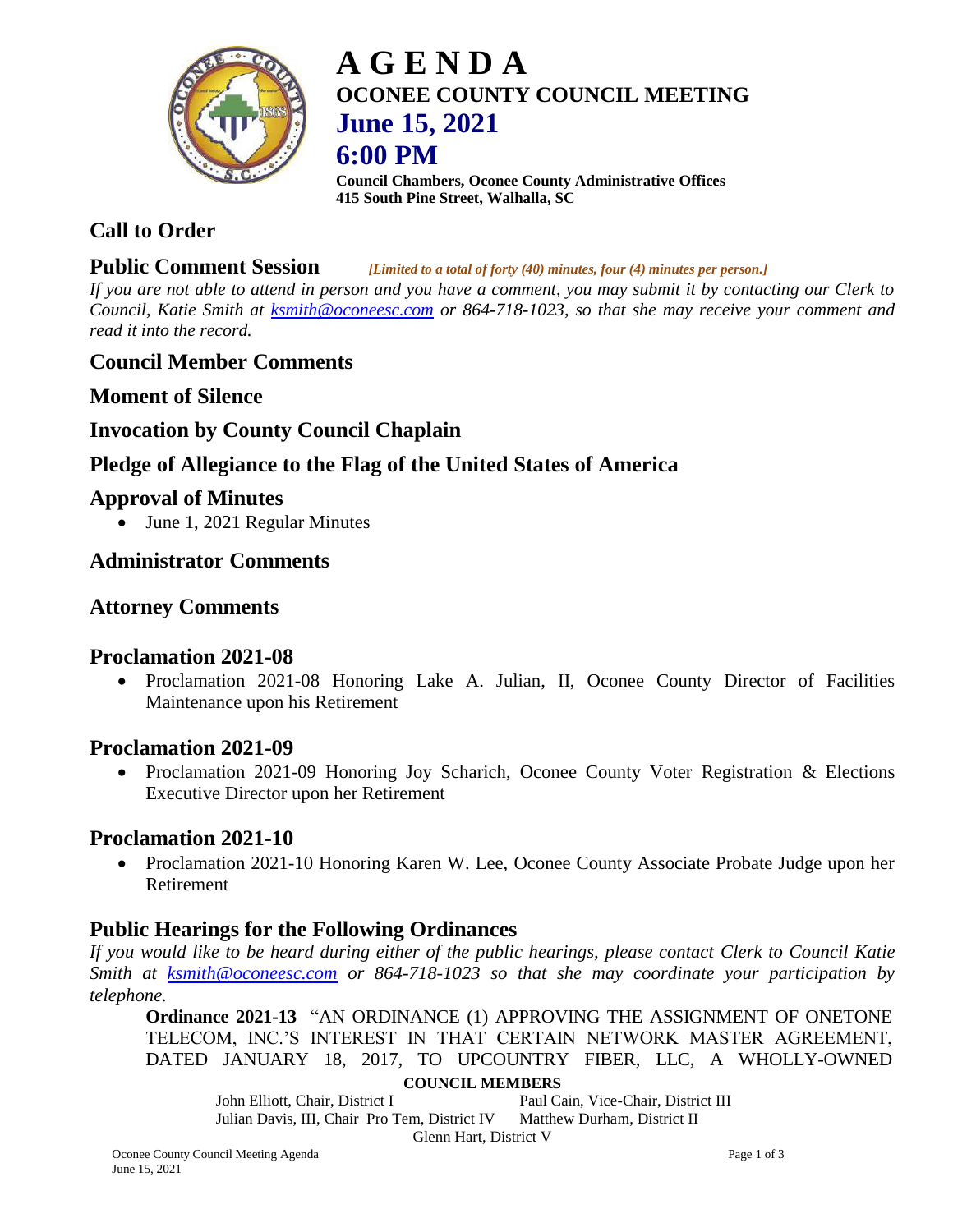SUBSIDIARY OF BLUE RIDGE ELECTRIC COOPERATIVE, INC.; (2) APPROVING AN AMENDED AND RESTATED NETWORK MASTER AGREEMENT BETWEEN UPCOUNTRY FIBER, LLC AND OCONEE COUNTY; (3) AUTHORIZING THE OCONEE COUNTY ADMINISTRATOR TO EXECUTE THE AMENDED AND RESTATED NETWORK MASTER AGREEMENT; AND (4) OTHER RELATED MATTERS."

*General Government matter*

#### **Third Reading of the Following Ordinances**

*Third Reading of Ordinance 2021-13 is scheduled after Executive Session*

#### **Second Reading of the Following Ordinances** *[None Scheduled.]*

#### **First Reading of the Following Ordinances**

**Ordinance 2021-14** "AN ORDINANCE TO APPROPRIATE AND AUTHORIZE THE EXPENDITURE OF A PORTION OF LOCAL CORONAVIRUS FISCAL RECOVERY FUNDING THAT HAS BEEN ALLOCATED TO OCONEE COUNTY UNDER THE AMERICAN RESCUE PLAN ACT OF 2021 ("ARPA"), AS FOLLOWS: (1) APPROPRIATING TWO MILLION AND 00/100 (\$2,000,000.00) DOLLARS OF COUNTY ARPA FUNDING FOR PURPOSES OF NECESSARY WATER INFRASTRUCTURE IMPROVEMENTS FOR THE TOWN OF SALEM ("SALEM WATER INFRASTRUCTURE PROJECT"); (2) AUTHORIZING THE EXPENDITURE, SUBJECT TO CERTAIN TERMS AND CONDITIONS, OF UP TO TWO MILLION AND 00/100 (\$2,000,000.00) DOLLARS OF SUCH APPROPRIATED FUNDS FOR THE SALEM WATER INFRASTRUCTURE PROJECT; AND (3) OTHER MATTERS DIRECTLY RELATED THERETO."

*As directed by Council on June 1, 2021*

**Ordinance 2021-15** *[in title only]* "AN ORDINANCE TO APPROPRIATE AND AUTHORIZE THE EXPENDITURE OF A PORTION OF LOCAL CORONAVIRUS FISCAL RECOVERY FUNDING THAT HAS BEEN ALLOCATED TO OCONEE COUNTY UNDER THE AMERICAN RESCUE PLAN ACT OF 2021 ("ARPA"), AS FOLLOWS: (1) APPROPRIATING ONE MILLION, THREE HUNDRED THOUSAND AND 00/100 (\$1,300,000.00) DOLLARS OF COUNTY ARPA FUNDING FOR PURPOSES OF NECESSARY WATER INFRASTRUCTURE IMPROVEMENTS FOR THE CITY OF WESTMINSTER ("WESTMINSTER WATER INFRASTRUCTURE PROJECT"); (2) AUTHORIZING THE EXPENDITURE, SUBJECT TO CERTAIN TERMS AND CONDITIONS, OF UP TO ONE MILLION, THREE HUNDRED THOUSAND AND 00/100 (\$1,300,000.00) DOLLARS OF SUCH APPROPRIATED FUNDS FOR THE WESTMINSTER WATER INFRASTRUCTURE PROJECT; AND (3) OTHER MATTERS DIRECTLY RELATED THERETO."

*General Government matter*

#### **First & Final Reading for the Following Resolutions**

**Resolution 2021-07** "A RESOLUTION RECOGNIZING AND DESIGNATING APRIL 2021 AS FAIR HOUSING MONTH."

*General Government matter*

**COUNCIL MEMBERS**

John Elliott, Chair, District I Paul Cain, Vice-Chair, District III Julian Davis, III, Chair Pro Tem, District IV Matthew Durham, District II Glenn Hart, District V

Oconee County Council Meeting Agenda Page 2 of 3 June 15, 2021